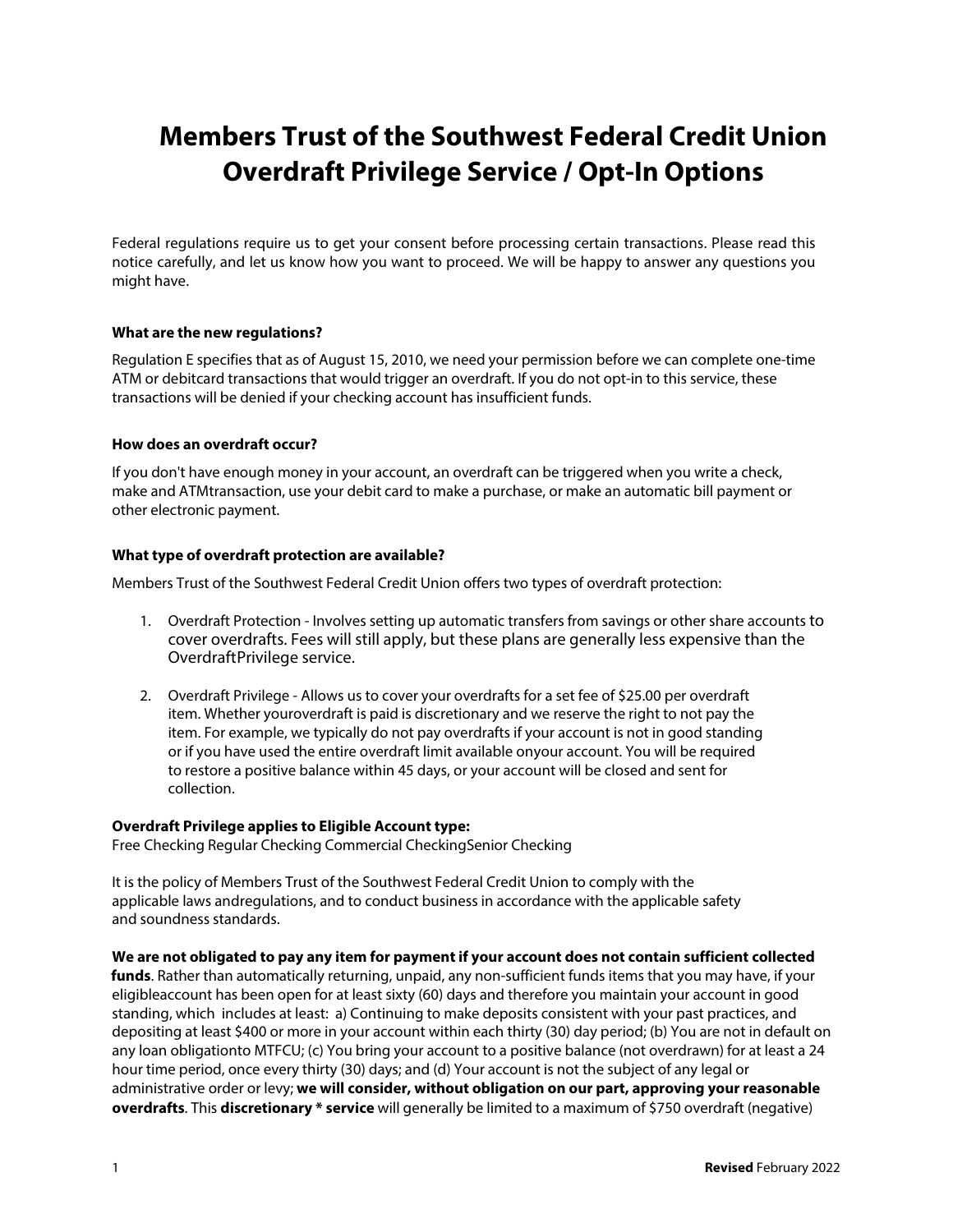balance for consumer checking accounts and commercial checking accounts will generally be limited to a maximum of \$1500 overdraft (negative) balance. **Of course, any and all fees and charges, including without limitation our non- sufficient funds/Overdraft fees (as set forth in our fee schedule) will be included in this limit and will apply to any transaction that overdraws your account. The Non-sufficient Funds/Overdraft Fees are non-refundable. We may refuse to pay an overdraft for you at any time, even though your account is in good standing and even though we may have previously paid overdrafts for you.** You will be notified by mail of any non-sufficient funds items paid or returned; however, we have no obligation to notify you before we pay or return any item. **The amount of any overdrafts plus our Non-sufficient Funds and/or Overdraft Charge(s) that you owe us shall be due and payable upon demand.**

If there is an overdraft paid by us on an account with more than one (1) owner on the signature card, each owner, and agent if applicable, drawing/presenting the items creating the overdraft, shall be jointly and severally liable forsuch overdrafts plus our Non-Sufficient Funds and /or Overdraft Charges(s).

**Limitations:** Available only to eligible checking accounts. All savings type accounts, money market accounts, public fund/charitable organization accounts and minor accounts are not eligible. We may limit the number of accounts eligiblefor Overdraft Privilege \* service to one account per tax identification number.

\* The Overdraft Privilege service does not constitute an actual or implied agreement between you and the credit union. Nor does it constitute an actual or implied obligation of or by the credit union. This service represents a purely discretionary courtesy or privilege that the credit union may provide to your from time to time and which may be reduced,withheld or revoked by us at any time without prior notice or reason or cause. If approved or Overdraft Privilege service, you may notify the credit union in writing to have this service removed from your account at any time.

# **Why would I want to opt-in?**

We always encourage our members to handle their accounts responsibly. At the same time, we realize that there are timeswhen overdraft protection provides valuable protection and peace of mind. For example, let's say you pull into a gas station, planning to use your debit card to fill your tank. Chances are you would want the transaction to be paid. If you are standing at the checkout line with a cart full of groceries, overdraft privilege can spare you the embarrassment and inconvenience of a declined transaction.

You should consider your own financial habits and think about the implications of a denied transaction before decidingwhether to opt-in.

## **What else do I need to know?**

Our usual overdraft protection mechanisms will remain in effect for payments made by check and for recurring ACH payments form your checking account. The new regulations apply to everyday, one-time ATM and debit card transactions.The changes do not affect other, lower cost overdraft protection plans which you may already have in place.